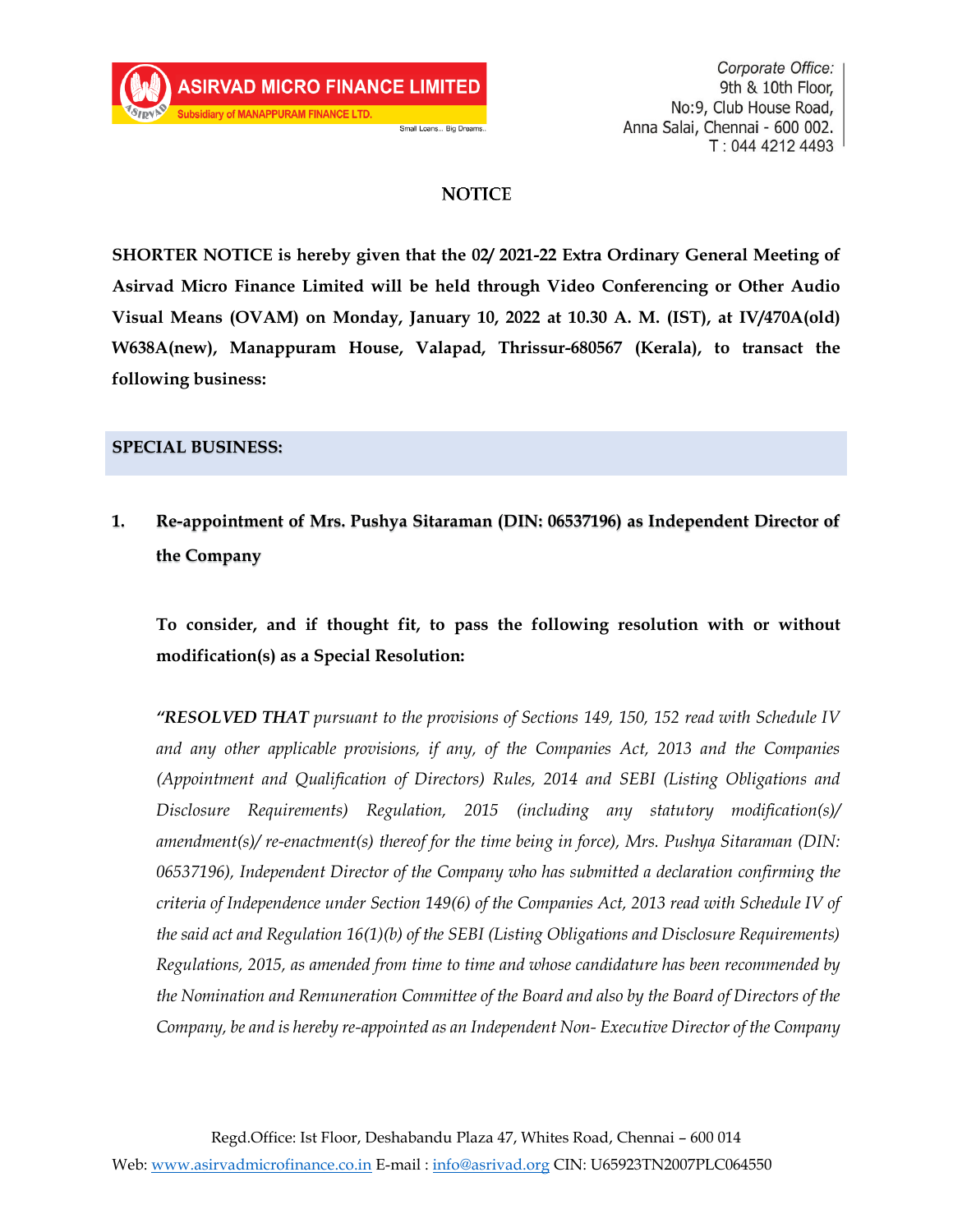*for a second term of 5 consecutive years with effect from February 01, 2022 and whose office shall not be liable to retire by rotation.*

*RESOLVED FURTHER THAT Mr. B. N. Raveendra Babu, Managing Director and Ms. Aparna Menon, Company Secretary of the Company be and are hereby authorized severally to do and perform all such acts, deeds, matters or things as may be considered necessary, appropriate, expedient, necessary and/ or desirable to give effect to this resolution."*

## *2.* **To consider and approve the amendments in Memorandum of Association of the Company**

**To consider, and if thought fit, to pass the following resolution with or without modification(s) as a Special Resolution:**

*"RESOLVED THAT pursuant to the provisions of Section 4 read with Section 13 and all other applicable provisions, if any, of the Companies Act, 2013 and relevant rules made thereunder (including any statutory modifications or re–enactments thereof for the time being in force), any other applicable regulation(s), policy(ies) or guideline(s), and subject to the approval of the Registrar of Companies, Chennai (the "ROC") and other regulatory authorities, as may be applicable, the consent of the Members of the Company be and is hereby accorded to insert the following as Sub-Clause 6 after existing Sub-Clause 5 of Clause III A i.e., Main Object Clause of the Memorandum of Association in alignment with the proposed business operations of the Company:-*

### *6. To act as collection agents for Insurance Companies, banks, financial institutions, utility companies and other entities*

*RESOLVED FURTHER THAT any one of Mr. B. N. Raveendra Babu, Managing Director or Ms. Aparna Menon, Company Secretary (hereinafter referred to as "Authorized Persons") of the Company be and are hereby authorized to make necessary application(s) and to sign, execute and file*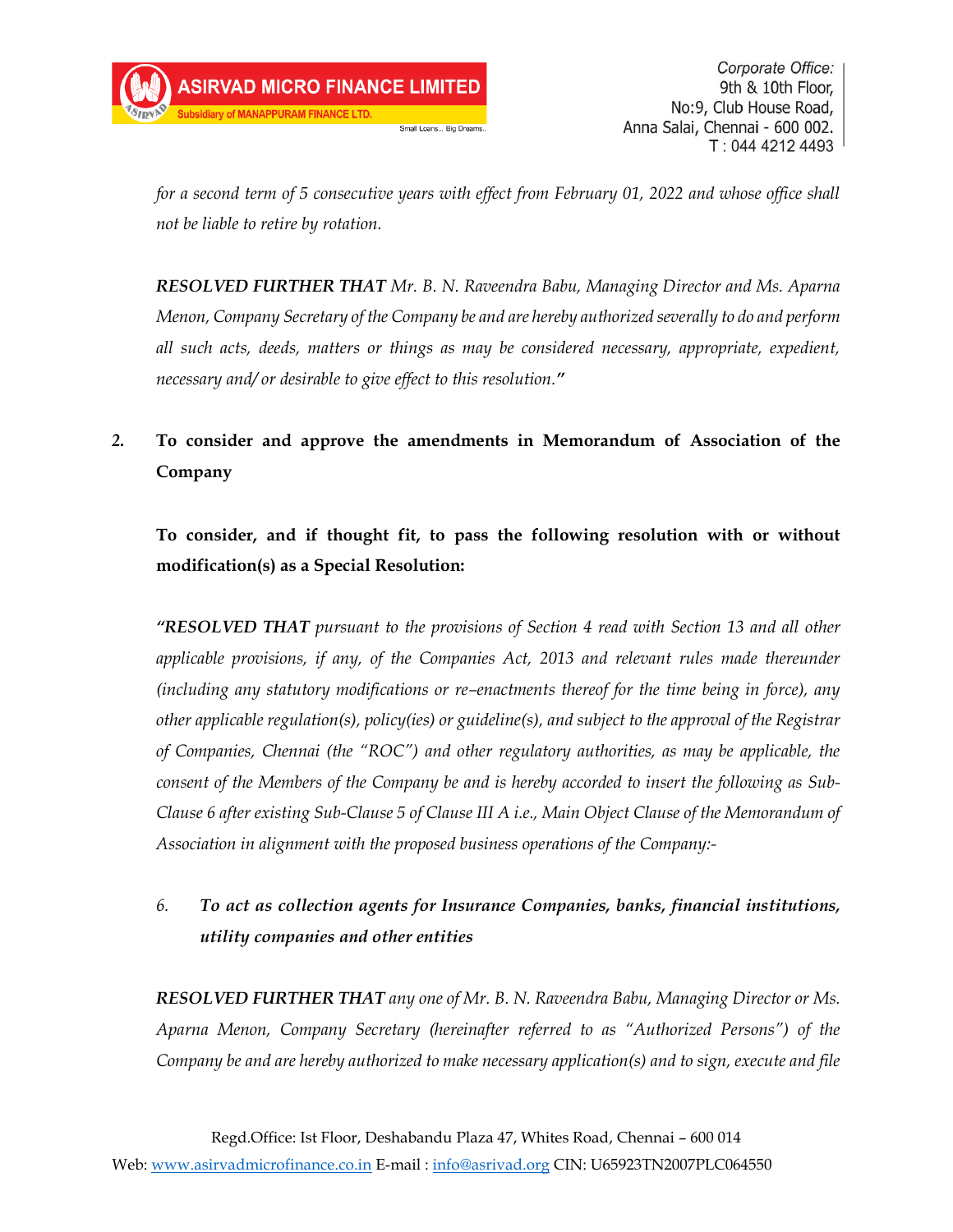**Jary of MANAPPURAM FINANCE LTD** 

Corporate Office: 9th & 10th Floor, No:9, Club House Road, Anna Salai, Chennai - 600 002. T: 044 4212 4493

*all such forms, papers and documents as may be considered necessary or appoint any authorized representative(s)/ professional(s)/ consultant(s) to appear before the office of Registrar of Companies and any other regulatory authorities, as may be applicable, for making necessary application to give effect to the above resolution.*

Small Loans... Big Dreams

*RESOLVED FURTHER THAT any one of the "Authorized Persons" of the Company be and are hereby authorized to do all such acts, deeds and things as may be required in this connection and to settle any or all questions and matters arising with respect to above matter and to execute all such deeds, documents, agreements writing as may be necessary, incidental or consequential to give effect to the above resolution."*

> For and on behalf of Board of Directors **ASIRVAD MICRO FINANCE LIMITED**

> > $Sd$  /-

**Aparna Menon Company Secretary**

**Date: 07-01-2022 Place: Chennai**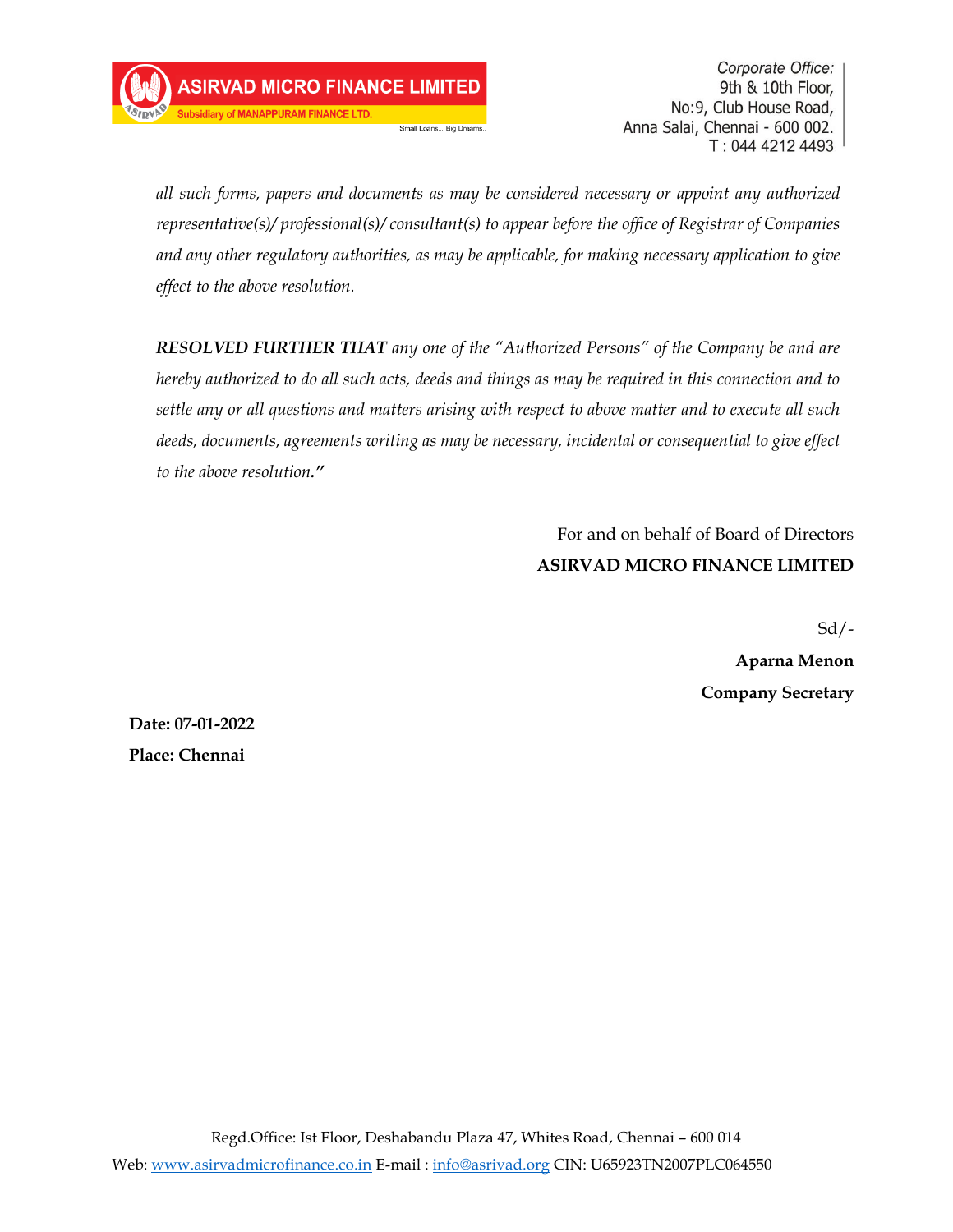### **NOTES:**

➢ The Explanatory Statement pursuant to the provisions of Section 102 of the Companies Act, 2013 in respect of Item No.1 is annexed herewith.

Small Loans... Big Dreams

- ➢ Due to the outbreak of pandemic COVID-19, the Ministry of Corporate Affairs came with its Circulars dated 8th April, 2020 read with April 13, 2020, June 15, 2020, September 28, 2020, December 31, 2020, June 23, 2021 & December 08, 2021, whereby it is permissible to convene the Extra Ordinary General Meeting of the Company through Video Conferencing/ Other Audio Visual Means (OAVM).
- ➢ As the Meeting is proposed to be held through Video Conferencing/ OAVM and physical presence of Members are not required, therefore, in adherence to aforesaid circulars the proxy facility will not be provided in present meeting.
- ➢ Corporate Members are requested to send a duly certified copy of the Board Resolution authorizing their representatives to attend and vote on their behalf at the meeting in terms of Section 113 of the Companies Act, 2013.
- $\triangleright$  The notice is being sent to all the members of the Company, whose names appear on the register of members/ record(s) of depositories as on December 31, 2021.
- $\triangleright$  Members may also note that the Notice of the 02/ 2021-22 Extra Ordinary General Meeting will also be available on the Company's website [https://asirvadmicrofinance.co.in](https://asirvadmicrofinance.co.in/) for their download. The Company has a dedicated e-mail address "[sec@asirvad.in](mailto:sec@asirvad.in)" for members to mail "their queries or lodge complaints, if any. We will endeavour to reply to your queries at the earliest.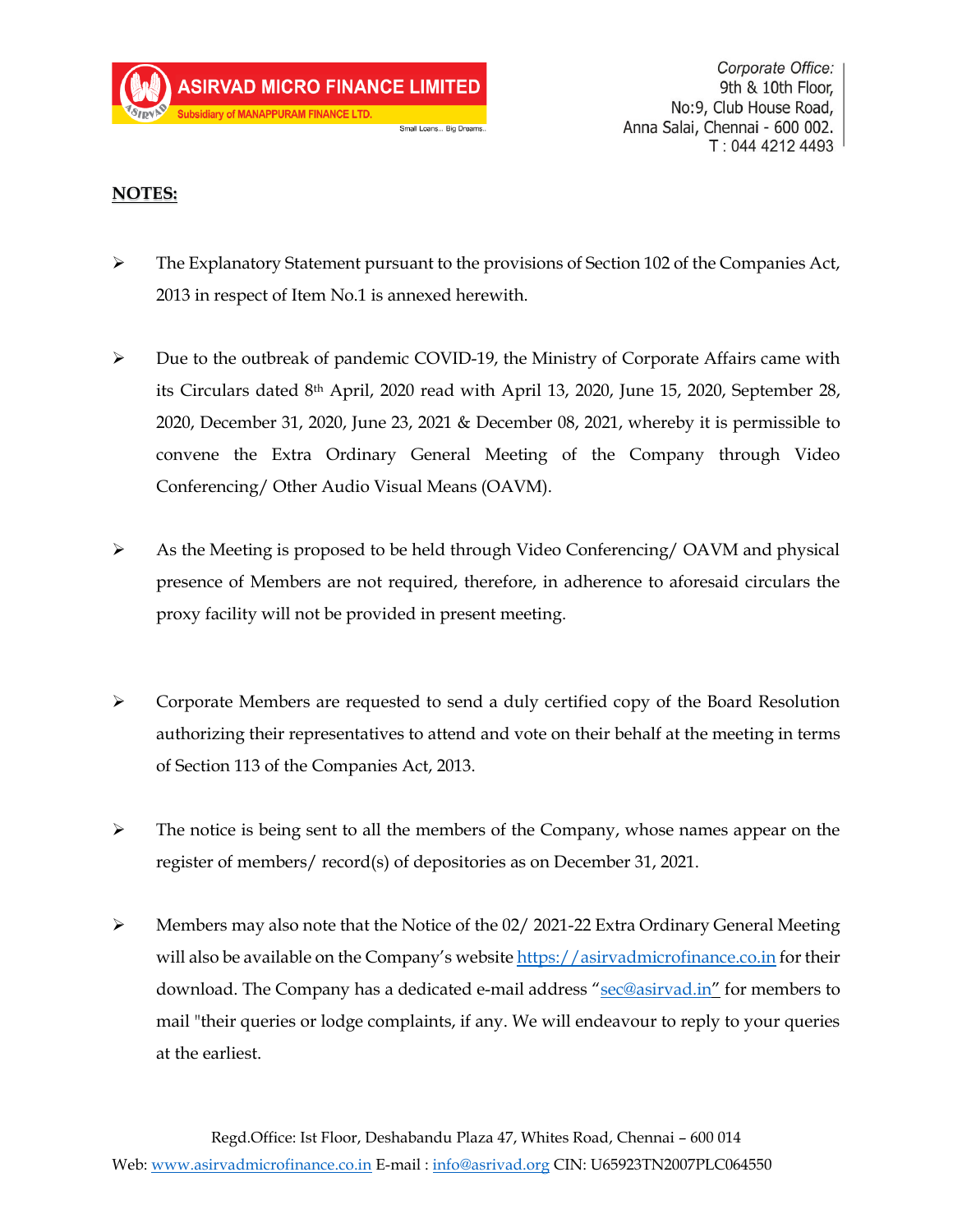**Subsidiary of MANAPPURAM FINANCE LTD** 

Corporate Office: 9th & 10th Floor, No:9, Club House Road, Anna Salai, Chennai - 600 002. T: 044 4212 4493

➢ Electronic copy of the Notice of the aforesaid Extra Ordinary General Meeting of the Company is being sent to all the Members on their registered mail id. As the present Meeting is proposed to be held through video conferencing/ OAVM, therefore no physical copies will be dispatched to the Members/ Trustees/ any other person.

Small Loans... Big Dreams

- ➢ Members can inspect the documents related to the proposed appointment of Mrs. Pushya Sitaraman and requests can place the request on [sec@asirvad.in](mailto:sec@asirvad.in) in this regard.
- $\triangleright$  We urge members to support our commitment to environmental protection by choosing to receive their shareholding communication through email. You can do this by updating your email addresses with your depository participants.
- $\triangleright$  As the present meeting is proposed to be held through video conferencing/ OAVM, so the route map is not annexed with this Notice.
- $\triangleright$  Facility to join the meeting shall be opened at least 15 minutes before the scheduled time and shall not be closed till the expiry of 15 minutes after such scheduled time.

### **Process for attending the Meeting:**

 $\triangleright$  To attend the meeting through VC mode, a link will be forwarded to your registered e-mail ID, 24 hours prior to the start of the meeting.

The shareholders can use a laptop or an android mobile phone with a good Internet connectivity to access the link.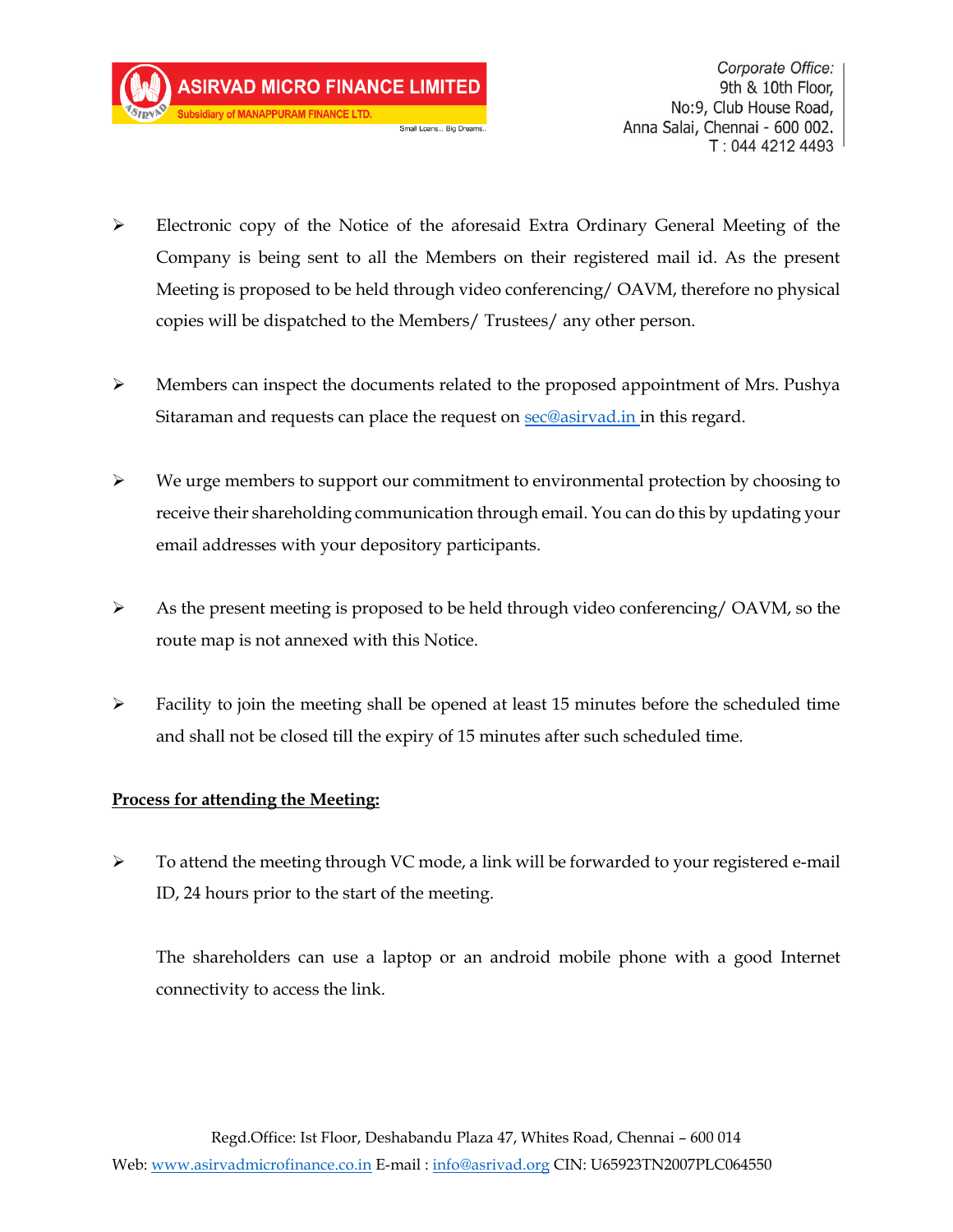On accessing the link, you will be prompted to enter the Meeting ID and the Password. The meeting ID and the Password will be mailed to you along with the meeting link.

Small Loans... Big Dreams

Upon entering the Meeting ID and Password, you will be connected to the virtual meeting room.

➢ For any technical support Members are requested to kindly contact Mr. B. Jeganathan on [jeganathanb@asirvad.in](mailto:jeganathanb@asirvad.in) or at the helpline number +91 9710931215.

> For and on behalf of Board of Directors **ASIRVAD MICRO FINANCE LIMITED**

> > Sd/-

**Aparna Menon Company Secretary**

Date: **07-01-2022** Place: Chennai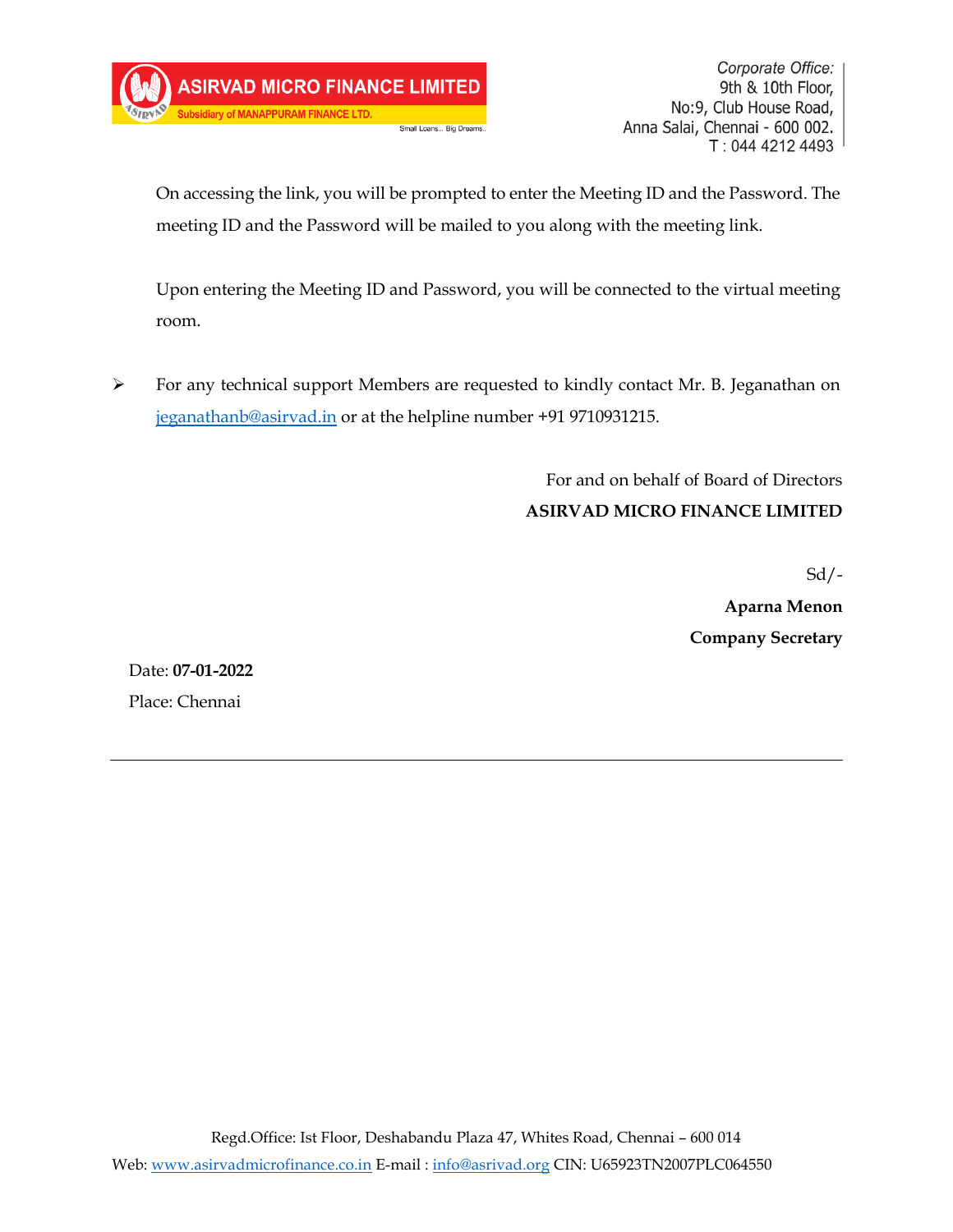# **EXPLANATORY STATEMENT PURSUANT TO SECTION 102 OF THE COMPANIES ACT, 2013 ATTACHED ALONGWITH THE NOTICE**

### **ITEM NO. 1**

The Board of Directors at their Meeting held on February 02, 2019 appointed Mrs. Pushya Sitaraman (DIN: 06537196) as Additional Director of the Company and proposed her appointment as an Independent Director for a term of three years, which was subject to the approval of Members of the Company.

Subsequently, the Members at the Extra Ordinary General Meeting held on March 16, 2019 approved the appointment of Mrs. Pushya Sitaraman as Independent Director of the Company for a term of 3 consecutive years with effect from February 02, 2019.

Now, as the aforesaid tenure will expire on February 01, 2022, therefore, the Nomination and Remuneration Committee of the Company in adherence to the guidelines/ directions of the Reserve Bank of India, carried out due diligence and scrutinized the following documents/ declarations submitted by the Director to assess "Fit and Proper Criteria & various other parameters:

- ➢ Declaration & undertaking as per Reserve Bank of India guidelines (Annex XIV);
- $\triangleright$  Declaration as per Section 149 of the Companies Act, 2013 and Regulation 16(1)(b) of SEBI (Listing Obligations and Disclosure Requirements) Regulations, 2015;
- $\triangleright$  Information about the director as per Reserve Bank of India guidelines (Annex X);
- ➢ Dir-8 & MBP-1 as per Companies Act 2013;
- ➢ DIR-2 (Consent to continue as Director);
- ➢ List of Relatives under section 2(77) of the Companies Act, 2013 read with Rule 4 of the Companies (Specification of Definition Details) Rules, 2014.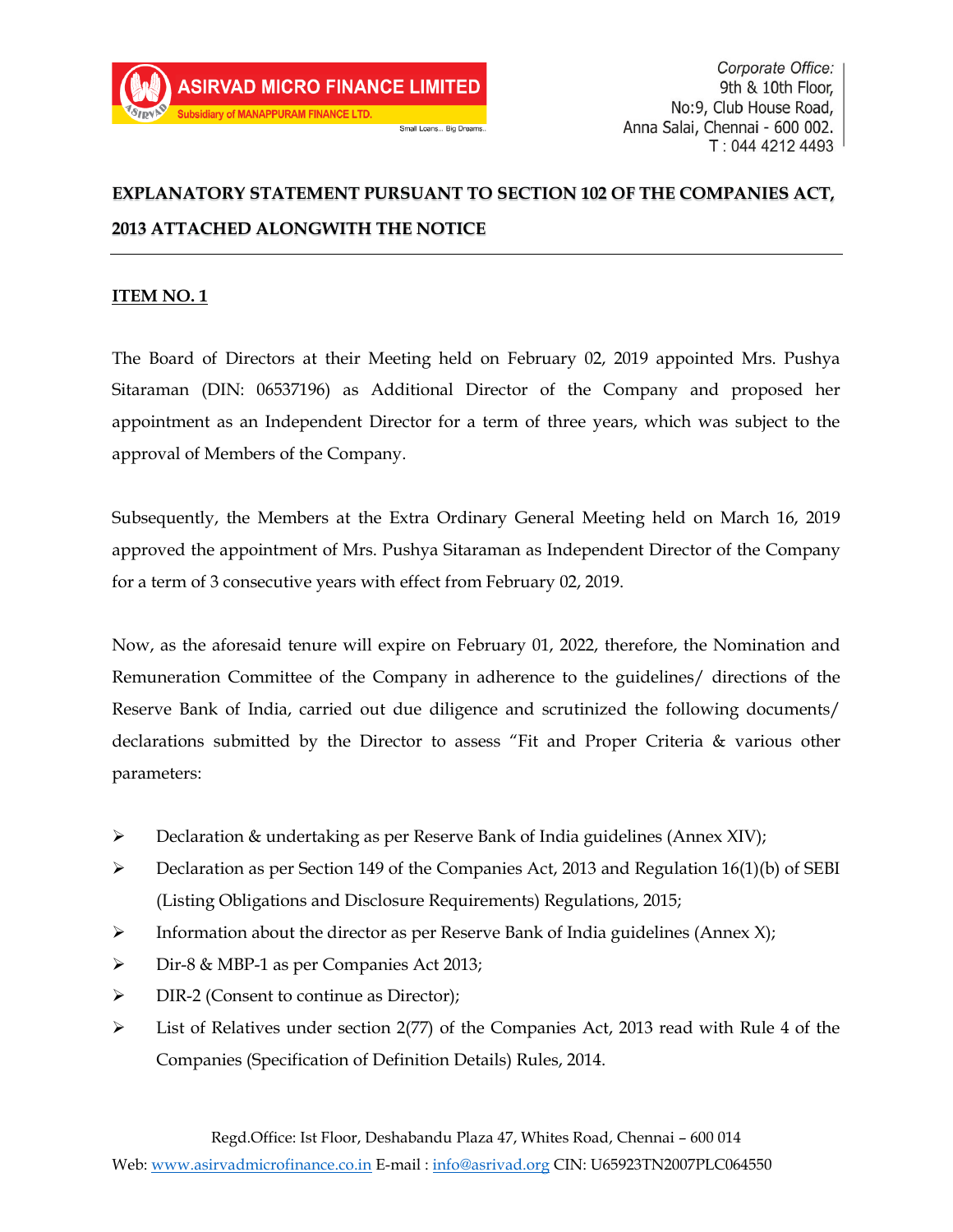### ➢ Letter of candidature pursuant to Section 160 of the Companies Act, 2013

Small Loans... Big Dreams

These documents will also be available for the inspection of the Members and requests can be placed at the mail id – [sec@asirvad.in.](mailto:sec@asirvad.in)

The Committee as well Board of Directors also evaluated the performance of Mrs. Pushya Sitaraman in its respective meeting and since Mrs. Pushya Sitaraman is having vast experience and contributed immensely to the Board during his tenure, the Board recommends her reappointment for a second consecutive term of 5 years under the provisions of sections 149(10) of the Companies Act, 2013 and SEBI (Listing Obligations and Disclosures Requirements) Regulations, 2015 (LODR). The Board is also of the view that the above mentioned director fulfills criteria laid down under Companies Act, 2013 as well as LODR for appointment as an Independent Director.

# **PURSUANT TO SECRETARIAL STANDARD-2 ISSUED BY THE INSTITUTE OF COMPANY SECRETARIES OF INDIA, INFORMATION ABOUT THE DIRECTORS PROPOSED TO BE APPOINTED / RE-APPOINTED IS FURNISHED BELOW:**

| Name of the Director             | Mrs. Pushya Sitaraman                                    |
|----------------------------------|----------------------------------------------------------|
| <b>DIN</b>                       | 06537196                                                 |
| Date of first appointment on the | February 02, 2019                                        |
| <b>Board of the Company</b>      |                                                          |
| Age                              | 68 Years                                                 |
| Qualification                    | Law graduate from Madras Law College and holds a         |
|                                  | Bachelor's degree in Arts from Stella Maris College      |
| <b>Brief Profile/Nature of</b>   | She is a designated Senior Advocate of the Madras High   |
| Expertise                        | Court and has been practising as an advocate for over 35 |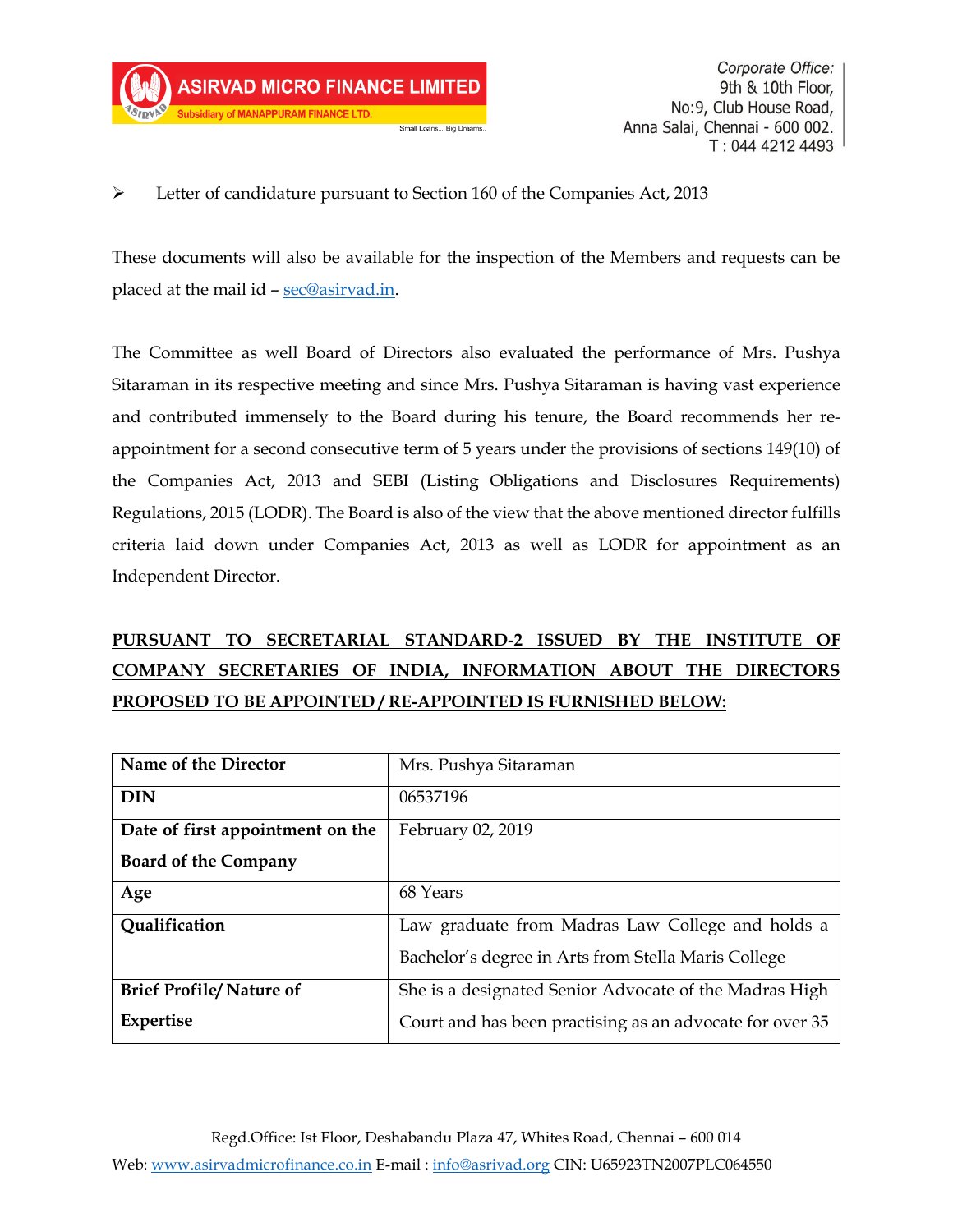Small Loans... Big Dreams.

Subsidiary of MANAPPURAM FINANCE LTD.

|                                         | years, specializing in the field of taxation and corporate |                                                            |             |  |
|-----------------------------------------|------------------------------------------------------------|------------------------------------------------------------|-------------|--|
|                                         | laws.                                                      |                                                            |             |  |
| conditions<br><b>Terms</b><br>and<br>of |                                                            | As per the appointment letter and deed of covenants to     |             |  |
| appointment                             | be executed under the statute                              |                                                            |             |  |
| Remuneration last drawn                 |                                                            | Being an Independent Director, she is eligible for sitting |             |  |
|                                         | fee and profit based commission. For the Financial Year    |                                                            |             |  |
|                                         | 2020-21, she was paid a commission of Rs.10 Lakhs          |                                                            |             |  |
| <b>Remuneration proposed</b>            | Commission upto 1% of the net profits of the Company       |                                                            |             |  |
|                                         | calculated as per Section 198 for the respective financial |                                                            |             |  |
|                                         | year was approved by the Members in the Extra Ordinary     |                                                            |             |  |
|                                         | General Meeting dated May 21, 2021.                        |                                                            |             |  |
|                                         |                                                            |                                                            |             |  |
|                                         | Further, in the aforesaid meeting it was also approved     |                                                            |             |  |
|                                         | that in case of inadequacy of profit, a sum of up to       |                                                            |             |  |
|                                         | Rs.20,00,000/- (Rupees Twenty Lakhs Only) per non-         |                                                            |             |  |
|                                         | executive director, per annum.                             |                                                            |             |  |
| Names of other companies in             | > Western India Plywoods Limited;                          |                                                            |             |  |
| which the person also holds the         | Kohinoor Saw Mills Co Ltd;<br>➤                            |                                                            |             |  |
| directorship                            | Mayabandar Doors Limited;<br>➤                             |                                                            |             |  |
|                                         | Southern Veneers And Woodworks Limited;<br>➤               |                                                            |             |  |
|                                         | Shiksha Financial Services India Private Limited           |                                                            |             |  |
| Names of companies in which             | Name of the                                                | Name of the                                                | Designation |  |
| holds<br>the<br>the<br>person<br>also   | Company                                                    | Committee                                                  |             |  |
| membership of Committees of             | India<br>Western                                           | <b>Audit Committee</b>                                     | Member      |  |
| the Board                               | Plywoods                                                   |                                                            |             |  |
|                                         | Limited                                                    | Stakeholders                                               | Chairperson |  |
|                                         |                                                            | Relationship                                               |             |  |
|                                         |                                                            | Committee                                                  |             |  |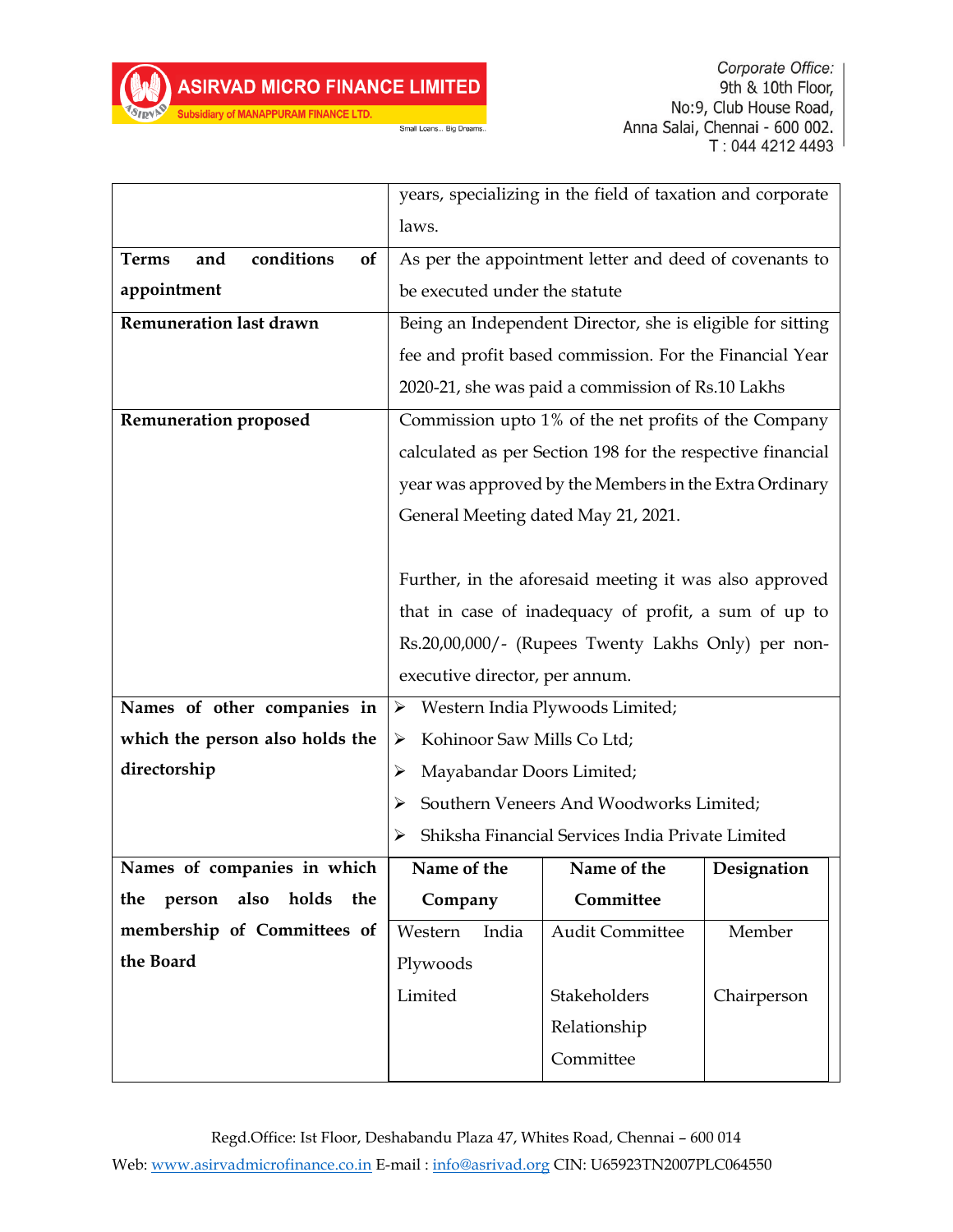**AN OF MANAPPURAM FINANCE LTD** 

Corporate Office: 9th & 10th Floor, No:9, Club House Road, Anna Salai, Chennai - 600 002. T: 044 4212 4493

|                               |           | Nomination and<br>Remuneration<br>Committee | Chairperson |
|-------------------------------|-----------|---------------------------------------------|-------------|
| Shareholding in Asirvad Micro | Nil       |                                             |             |
| <b>Finance Limited</b>        |           |                                             |             |
| with<br>Relationship<br>other | None      |                                             |             |
| directors, Manager and Key    |           |                                             |             |
| Managerial Personnel of the   |           |                                             |             |
| Company                       |           |                                             |             |
| Number of Meetings of the     | 7 (Seven) |                                             |             |
| Board attended during<br>the  |           |                                             |             |
| Financial Year – 2021-22      |           |                                             |             |

Small Loans... Big Dreams

None of the Directors or Key Managerial Personnel or their relatives, except Mrs. Pushya Sitaraman up to the extent of her re-appointment, are in any way concerned or interested financially or otherwise in the proposed resolution as set out in the Notice.

The Company has disclosed all the related information and to the best of understanding of the Board of Directors, no other information and facts are required to be disclosed that may enable Members to understand the meaning, scope and implications of the items of business and to take decisions thereon.

The Board of Directors had already approved the aforesaid matter at their Meeting held on November 12, 2021, and recommends the Special Resolutions as set out in the Notice for the approval of the Members of the Company.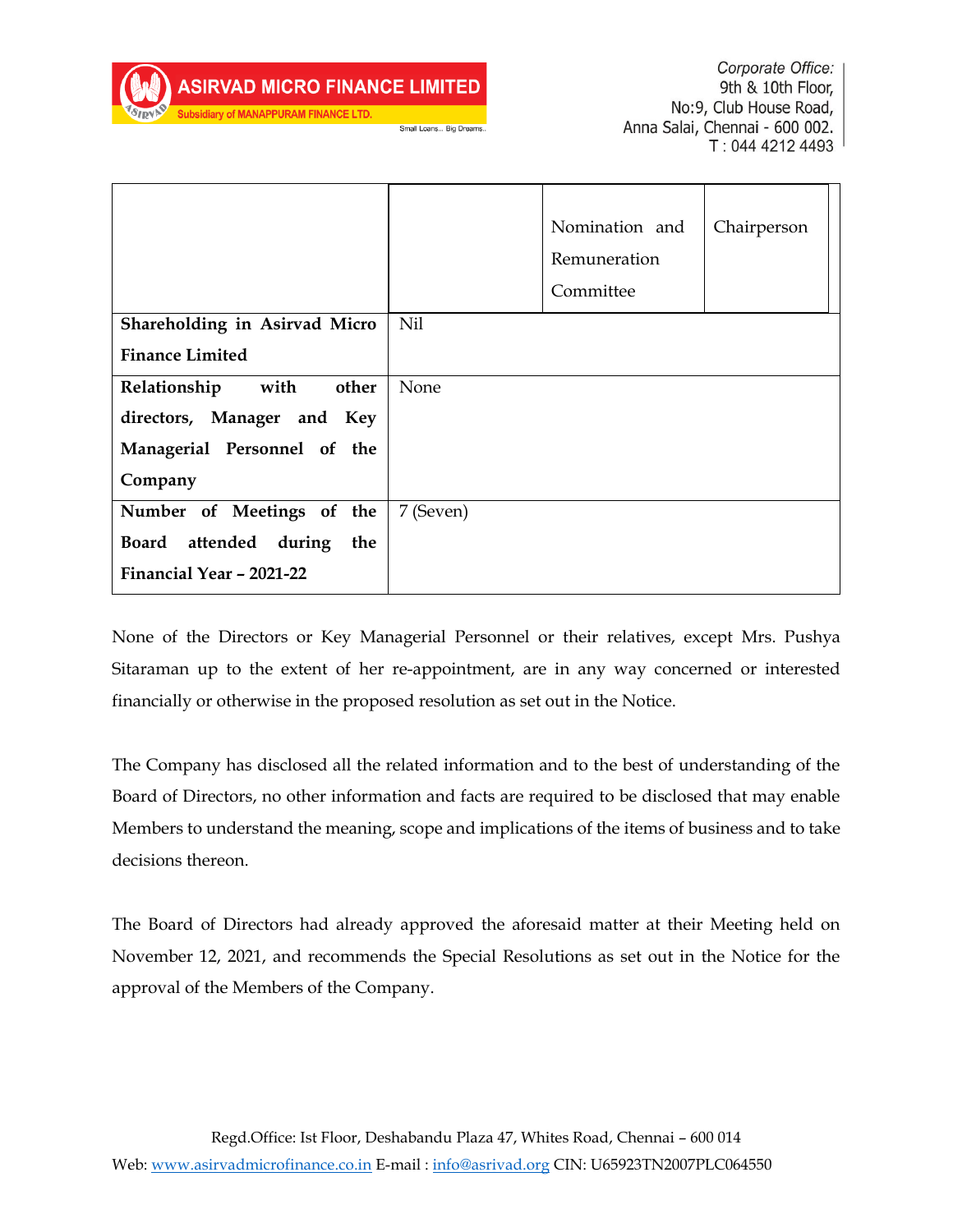

### **ITEM NO. 2**

The Company is proposing to start acting as collection agents for Insurance Companies, banks, financial institutions, utility companies and other entities.

In order to enable the Company for doing aforesaid business it is required to amend Memorandum of Association ("MOA") of the Company.

1. Therefore, it is proposed to insert the following Sub-Clause 6 after the existing Sub-Clause 5 of Clause III A i.e., Main Object Clause of the Memorandum of Association, which is in consonance with the proposed business plans of the Company:-

## *To act as collection agents for Insurance Companies, banks, financial institutions, utility companies and other entities*

Further, the copy of the existing as well as proposed Memorandum of Association is available for inspection through electronic mode and request can placed on [sec@asirvad.in](mailto:sec@asirvad.in) in this regard.

None of the Directors or Key Managerial Personnel or their relatives are in any way concerned or interested financially or otherwise in the proposed resolution as set out in the Notice.

The Company has disclosed all the related information and to the best of understanding of the Board of Directors no other information and facts are required to be disclosed that may enable Members to understand the meaning, scope and implications of the items of business and to take decisions thereon.